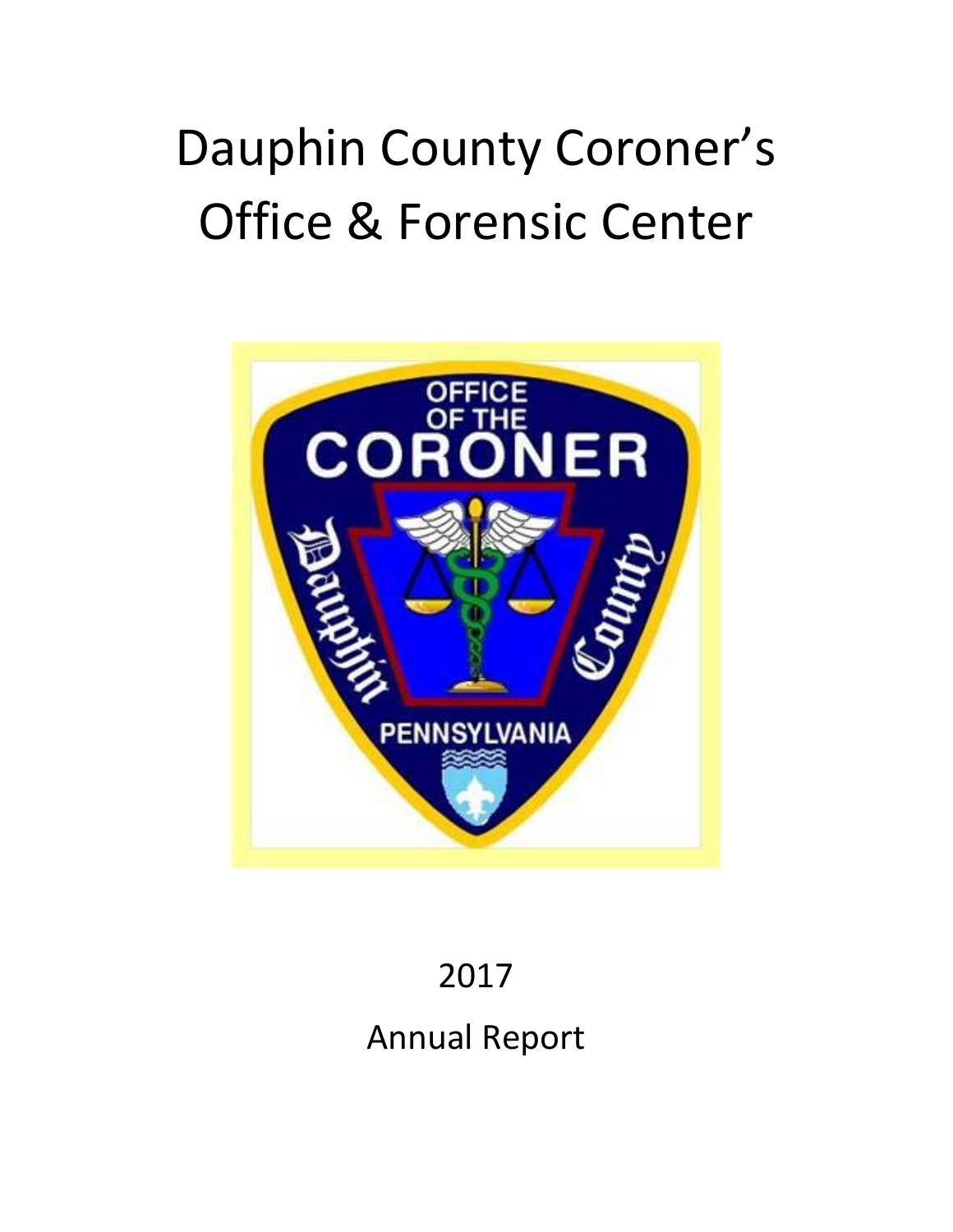#### To the Citizens of Dauphin County:

Here is the 2017 annual report. It is important to look at the trends each year so we can determine patterns of death within our community. In the process of medical/legal investigation it is our job to determine the Cause and Manner of each death that meets the criteria of a coroner's case.

The cause of death is the actual physical condition that causes the irreversible failure of the body to function and sustain life. The Manner is how that physical failure occurred. The following are the Manners listed on a death certificate:

- Homicide
- Suicide
- Accidental
- Natural
- Undetermined

Once these patterns are observed, we begin to see how we die and that tells us much about how we live. As you will see in the charts and statistics below, one of the most significant issues is the increase in drug deaths. I am often asked what we should do about the opioid crisis. It is a good question given the increase in deaths and the fact that opioid toxicity is now the leading cause of death in those under fifty years of age. It is interesting to note that deaths from prescription opioids have decreased because of better monitoring of manufacturing and distribution practices (plus, prescribing protocols have improved), while opioid deaths from various forms of illicit Fentanyl have dramatically increased the number of fatalities associated with illicit opioid use.

It is important to understand that opioid use is a tool of addiction, however addictive behavior is the real issue. The best definition of addiction is: A person doing a behavior over and over again, even though it consistently gets negative results. As a society we seem to have many addictions. We are addicted to consumption, greed, sexual behaviors, and yes, drugs. Each one of these addictions has their hold on us because of injuries from the past, fears for the future, or simply an emotional and spiritual emptiness. This is the real issue at hand, and we may ask ourselves: Why are the richest, freest people in the history of man killing themselves?

This means that we must have an in‐depth look at our value systems. We must look at the drug issues as an addiction issue and embrace a much wider and holistic approach to drug and other addictions. Recovery must be a multifaceted approach, with temporary drug treatments and then comprehensive therapy for addicts so that they can understand their addictive triggers.

We speak for the dead and they speak to us, and they are also telling us that we have to have personal responsibility for our bodies. We must control our diets, exercise more, and live life more meditatively to combat the effects of stress. We must return to more interpersonal interaction in the age of a digital world, which can cause social isolation. The human body is affected far more from its environment than from our genetics.

The other interesting statistics are those concerning homicides. I have looked over the last six years and it does seem that the homicide rate has been increasing. It should be noted that 2017's homicide number is the largest annual percentage increase over the last ten years.

Respectfully,

Graham S. Hetrick, MS FD, B.C.F.E. Dauphin County Coroner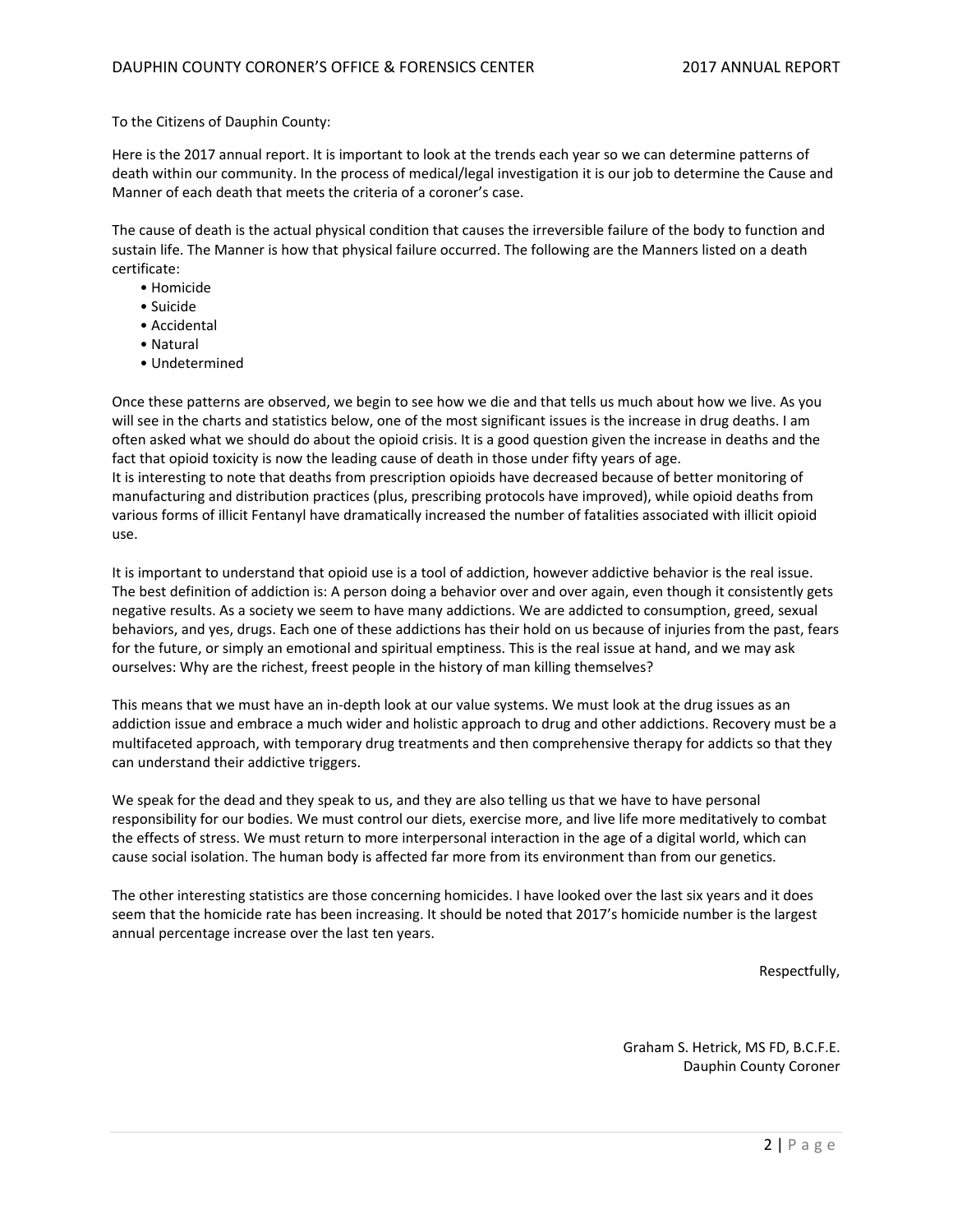# TABLE OF CONTENTS

| 4. AMERICAN BOARD OF MEDICOLEGAL DEATH INVESTIGATOR CERTIFICATION  PAGE 8 |
|---------------------------------------------------------------------------|
|                                                                           |
|                                                                           |
|                                                                           |
|                                                                           |
| 9. MANNERS OF DEATH                                                       |
|                                                                           |
|                                                                           |
|                                                                           |
|                                                                           |
|                                                                           |
|                                                                           |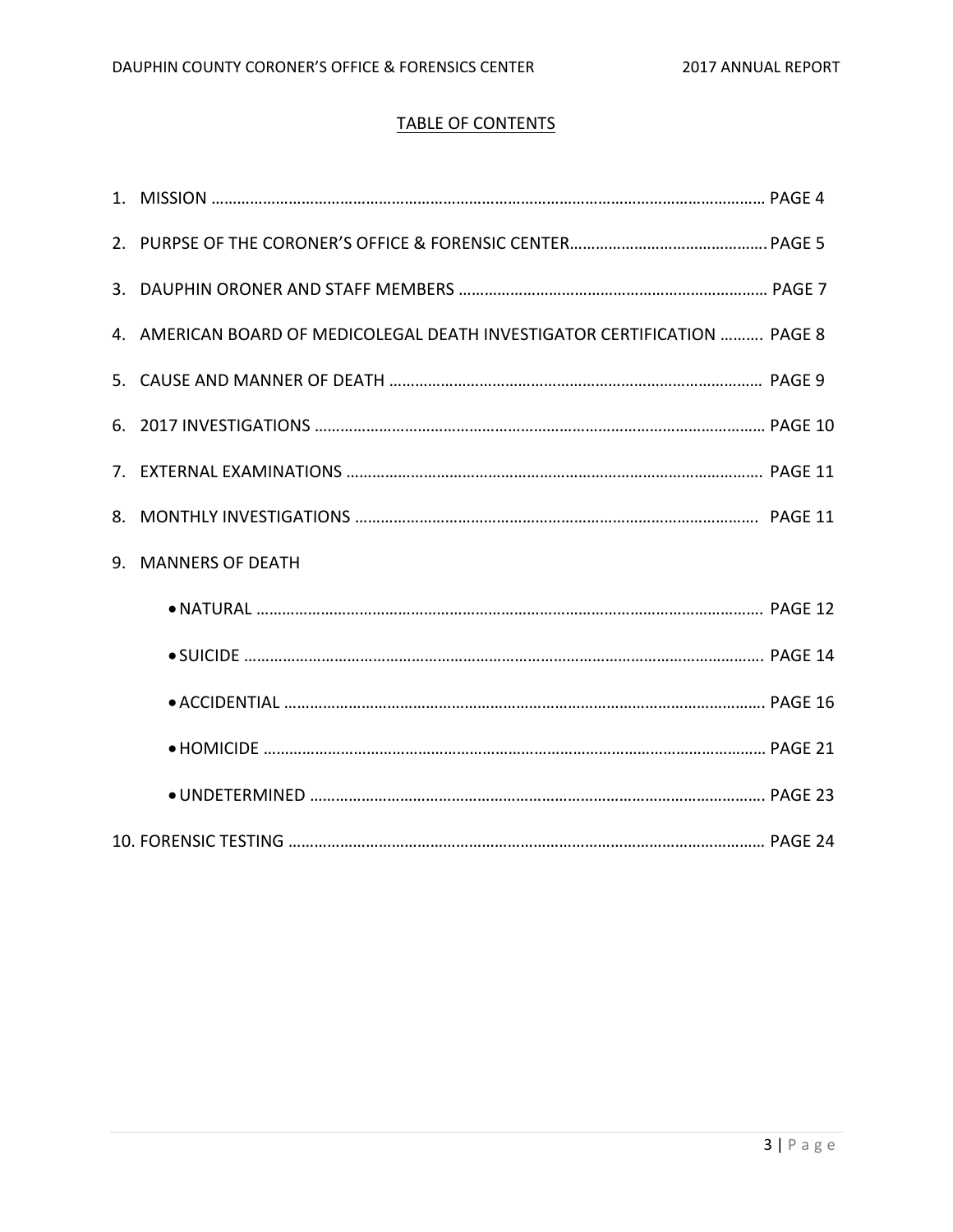#### MISSION

The mission of the Dauphin County Coroner's Office & Forensic Center is to serve not only the decedents, but also the families of those who have passed. The Dauphin County Coroner's Office & Forensic Center conducts independent and thorough investigations. Our Office often works in conjunction with physicians, nurses, law enforcement agencies, and emergency service responders to assure the facts and circumstances surrounding a death are accurate and true. The staff of Dauphin County Coroner's Office & Forensic Center recognizes the responsibility to treat all deceased persons with dignity and the respect they deserve. We consider it an honor to speak for those who cannot.

The Dauphin County Coroner's Office & Forensic Center is responsible to investigate all deaths that occur within the geographical boundaries of the County of Dauphin. Deaths that occur under violent and suspicious manners are those that are seen in the headlines, however, most deaths occur away from the public eye. The staff of this Office recognizes the responsibility to all citizens regardless of the circumstances surrounding the death. Investigations performed by our staff often assist surviving loved ones with valuable medical information, specifically related to inherited diseases and conditions. This type of information provides families with comfort and peace of mind, serving as a tool to early detection and treatment of potential life threating illnesses. In addition, information obtained by our staff is often requested to assist in legal proceedings and insurance settlements.

It should be noted that Dauphin County Coroner's Office & Forensic Center Annual Report only discusses deaths that fall under Coroner jurisdiction. Not every death that occurs in Dauphin County becomes a Coroner case. We assume jurisdiction of deaths occurring in Dauphin County that are reportable under Commonwealth of Pennsylvania Title 16.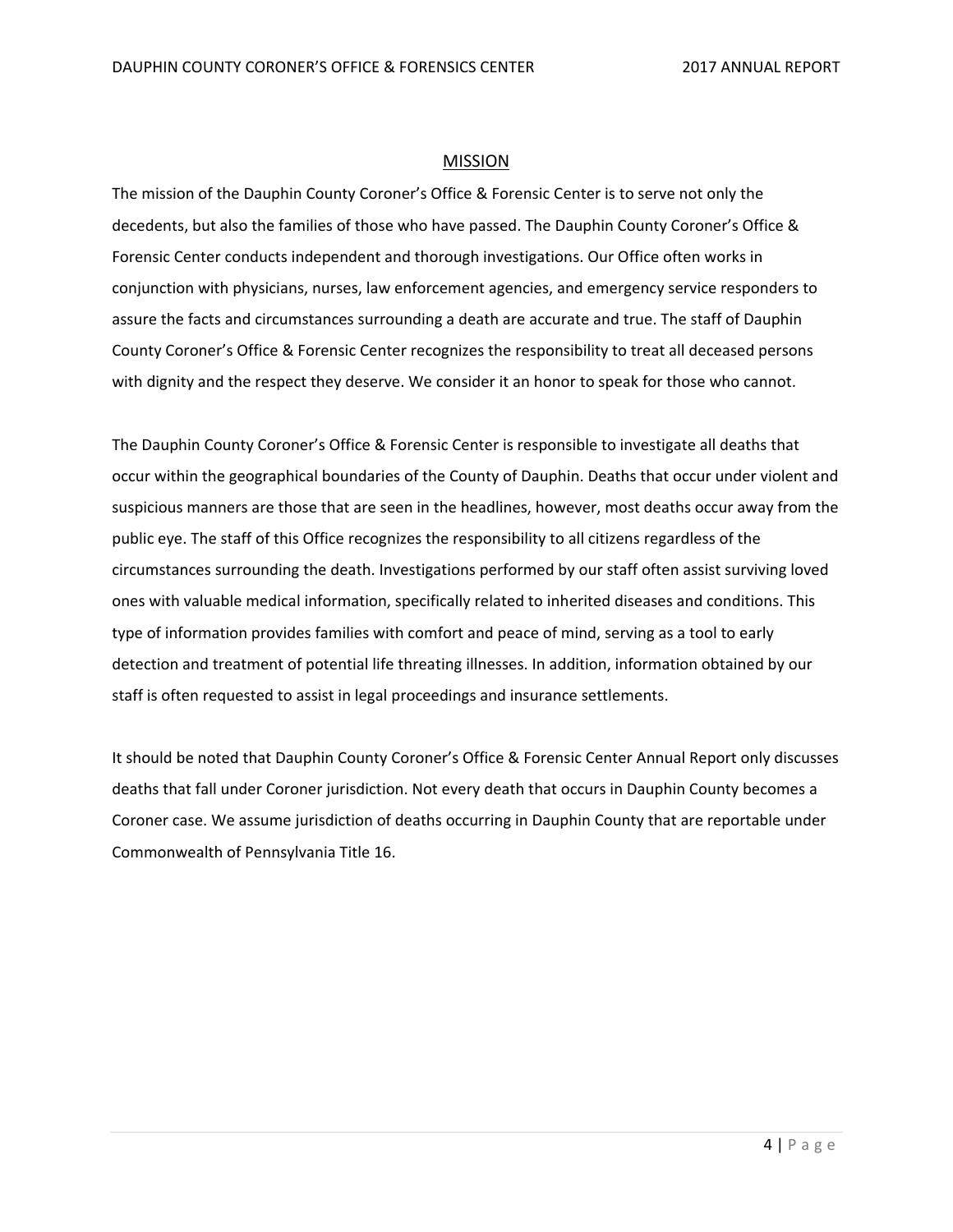# PURPOSE OF THE CORONER'S OFFICE & FORENSIC CENTER

The Dauphin County Coroner's Office is an independent, investigative agency of Dauphin County.

Under the direction of Coroner Graham Hetrick, our office provides Medicolegal Death Investigations, performs Forensic Autopsies, and provides Administrative Support.

The six basic functions of the Coroner's Office are:

- Determine the Cause and Manner of Death for individuals in a timely manner.
- Identify the deceased with the highest degree of certainty possible.
- Proper and timely notification to the legal next of kin.
- Account for and secure personal property of the decedent.
- Account for and secure evidence.
- Provide assistance to families involved in our investigations, as applicable.

The Coroner's Office is charged with determining the Cause and Manner of Death. We receive this Statutory Mandate from the Commonwealth of Pennsylvania Title 16 § 1237:

- 1. The Coroner having a view of the body shall investigate the facts and circumstances concerning deaths which appear to have happened within the county, regardless where the cause thereof may have occurred, for the purposes of determining whether or not an autopsy should be conducted or and inquest thereof should be had in the following cases:
	- a. Sudden deaths not cause by readily recognizable disease, or wherein the cause of death cannot be properly certified by a physician on the basis of prior medical attendance.
	- b. Deaths occurring under suspicious circumstances, including those where alcohol, drugs or other toxic substances may have had direct bearing on the outcome.
	- c. Deaths occurring as a result of violence or trauma, whether apparently homicidal, suicidal, or accidental.
	- d. Any death in which trauma, chemical injury, drug overdose or reaction to drugs or medication or medical treatment was a primary or secondary, direct or indirect, contributory, aggravating or precipitating cause of death.
	- e. Operative and/or peri-operative deaths in which the death is not readily explainable on the basis of prior disease.
	- f. Any death wherein the body is unidentified or unclaimed.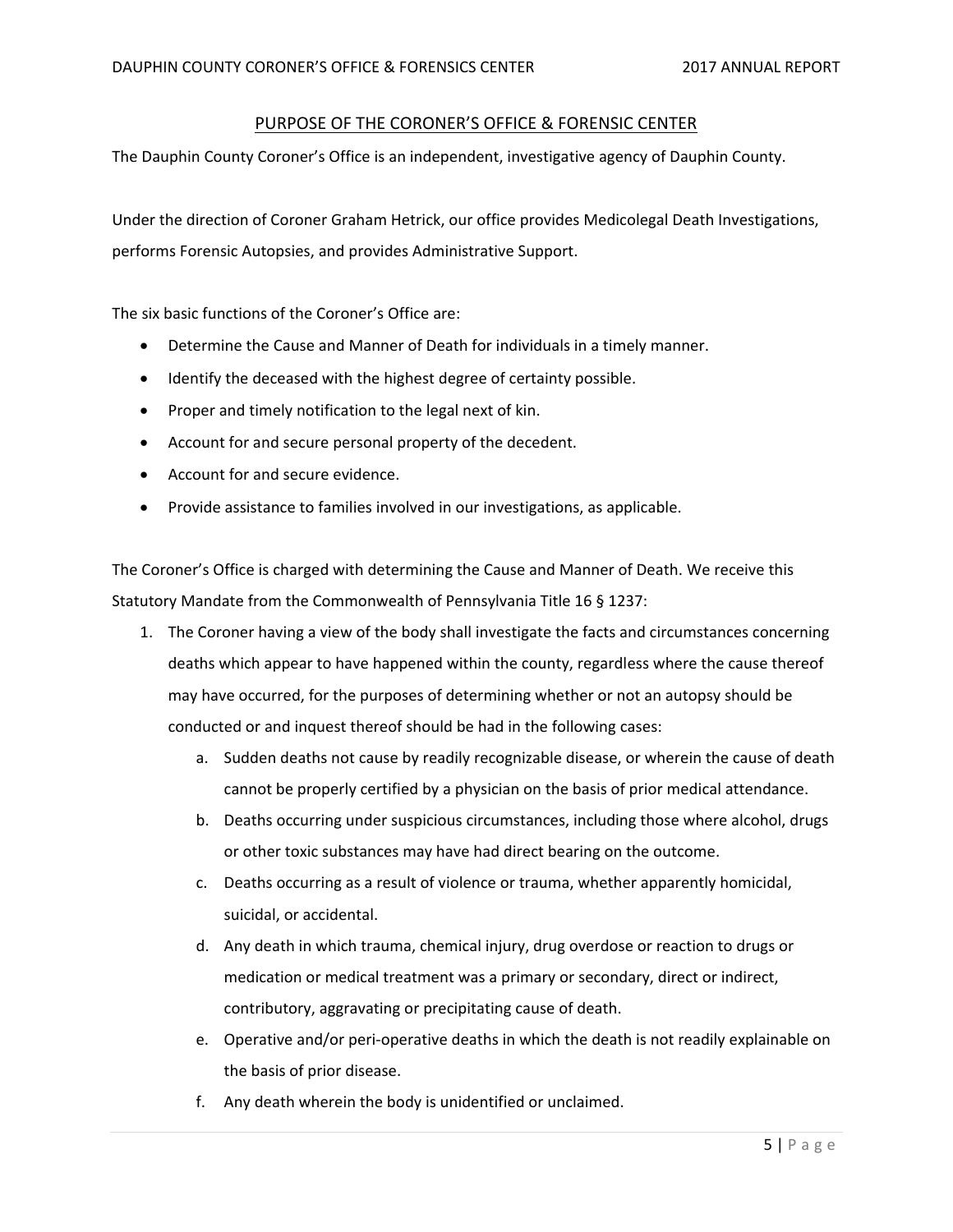- g. Deaths known or suspected as due to contagious disease and constituting a public health hazard.
- h. Deaths occurring in prison or penal institution or while in the custody of police.
- i. Deaths of persons whose bodies are to be cremated, buried at sea or otherwise disposed of so as to be thereafter unavailable for examination.
- j. Sudden infant death syndrome.
- k. Stillbirths.
- 2. The purpose of the investigation shall be to determine the cause of any such death and to determine whether or not there is sufficient reason for the coroner to believe that any such death may have resulted from criminal acts or criminal neglect of persons other than the deceased.
- 3. As part of this investigation, the coroner shall determine the identity of the deceased and notify the next of kin of the deceased.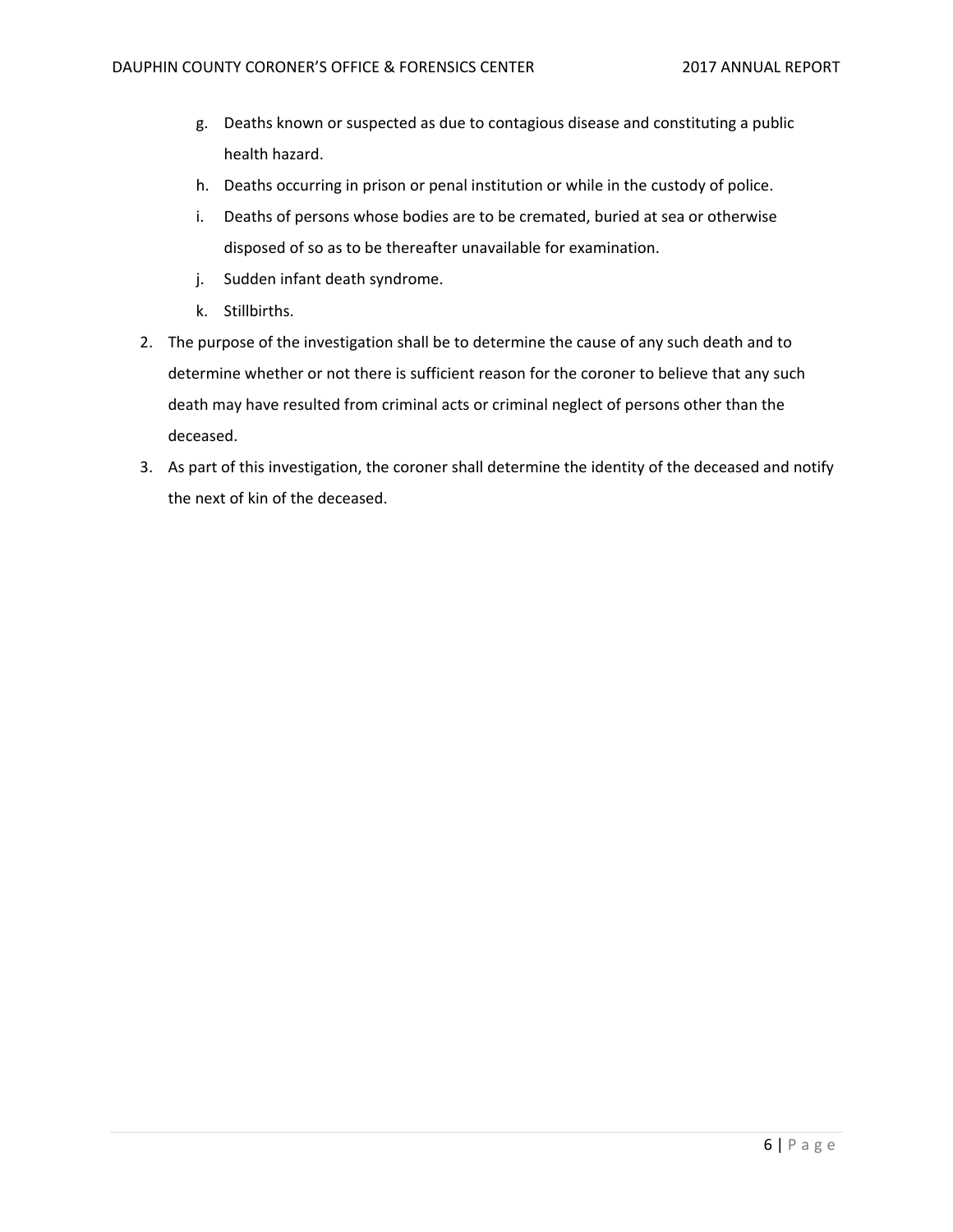#### DAUPHIN COUNTY CORONER AND STAFF MEMBERS

#### **Coroner Graham Hetrick**

Graham Hetrick has been Coroner since January 1990. Graham is a graduate of Susquehanna Township High School, and has a Bachelor of Arts Degree from York College of PA (dual majored in European history and biology), a Mortuary Science Degree from Pittsburgh Institute of Mortuary Science, and a Master of Science Degree in research psychology from Capella University. Graham is a member of the American Academy of Forensic Sciences, the American College of Forensic Examiners, the International Association of Bloodstain Pattern Analysis, the National Coroner/ME Advisory Board for the Musculoskeletal Transplantation Board, the PA Coroner's Association, and the Institute for Behavioral Profiling. He is nationally certified as a medicolegal death investigator by the American College of Forensic Examiners Institute. He has advanced training in blood pattern analysis, crime scene management, forensic sculpting, and shallow grave recovery. Over the years he has been part of hundreds of homicide investigations.

Graham grew up above a funeral home, with his father being the founder and owner of the Hetrick Funeral home in Harrisburg. During the 1960's Graham served in the United States Army. He was assigned to the Military Police, and then was attached to the 52nd Criminal Investigation Division. He was Provost Marshall for the Southern half of Germany where he investigated a wide variety of cases. Upon returning from the service, he completed his education and was a funeral director for many years before becoming Coroner.

#### FULL TIME STAFF

- Chief Deputy Lisa Potteiger, B.S., AAFS
- Deputy Lynn Choborda, D-ABMDI
- Deputy Thomas Reinhard, D-ABMDI
- Deputy Zachary Smeltz, D-ABMDI
- Deputy Gregory Bowser
- Administrative Assistant Jill Payne

#### PART TIME STAFF

- Deputy Richard Wilson
- Deputy Madyson VanHyll, B.S.
- Deputy Alisha Simpson, B.S., M.S.
- Deputy Jeff Tracey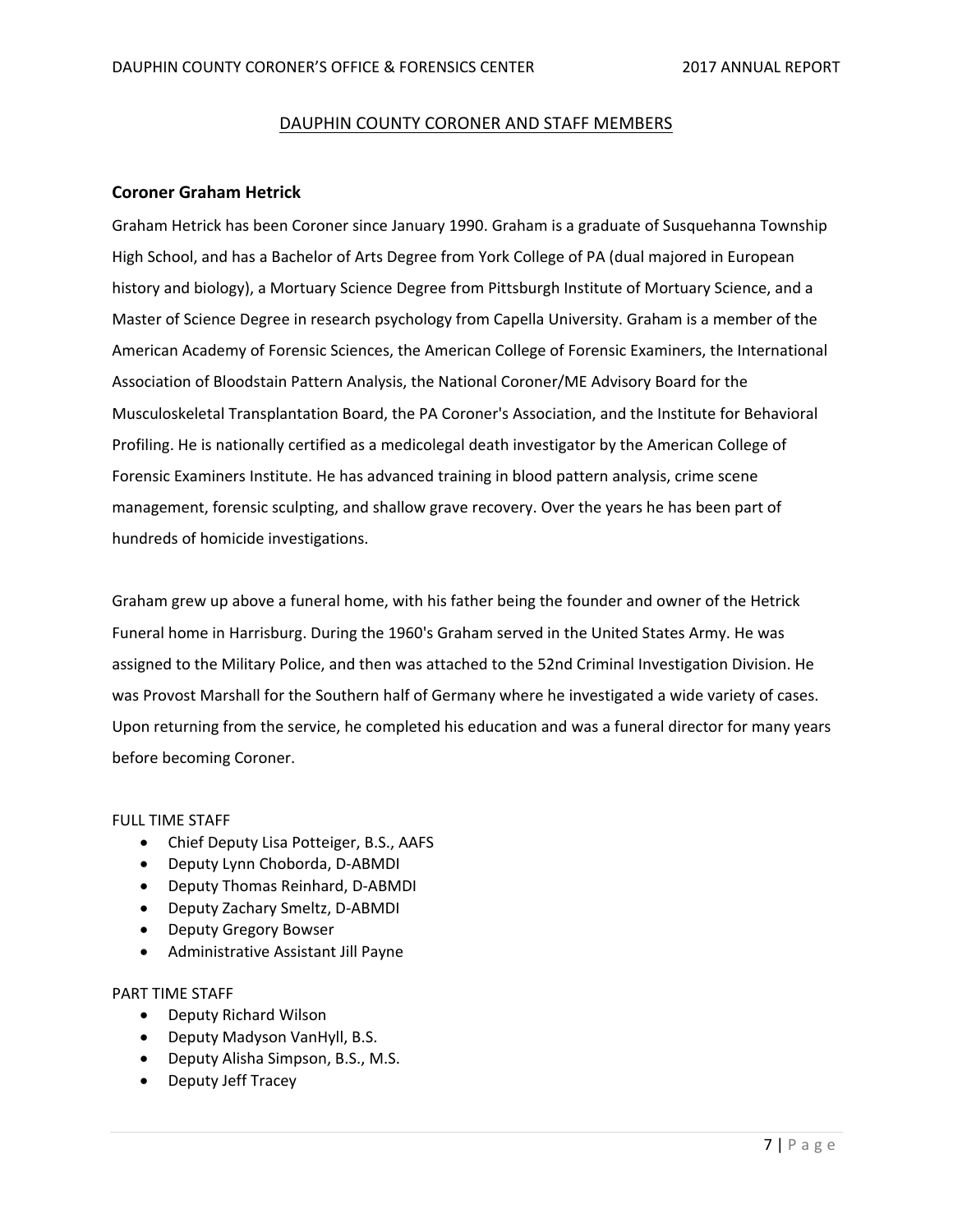#### AMERICAN BOARD OF MEDICOLEGAL DEATH INVESTIGATORS CERTIFICATION (ABMDI)

The American Board of Medicolegal Death Investigators is a voluntary, national, independent, and professional certification board that has been established to promote the highest standards of practice for medicolegal death investigators. ABMDI certifies individuals who have the proven knowledge and skills necessary to perform medicolegal death investigations as set forth by the National Institutes of Justice. The benefit of having deputies certified by the ABMDI is that they have proven to be able to perform 29 tasks that have been identified as crucial tasks in conducting a medicolegal death investigation. The certification also proves that deputies have acquired specialized knowledge and have demonstrated proficiency in the standards of practice necessary to properly conduct an investigation. Currently 3 of our deputies hold the ABMDI certification, and four additional deputies will be taking the certification exam in the year 2018.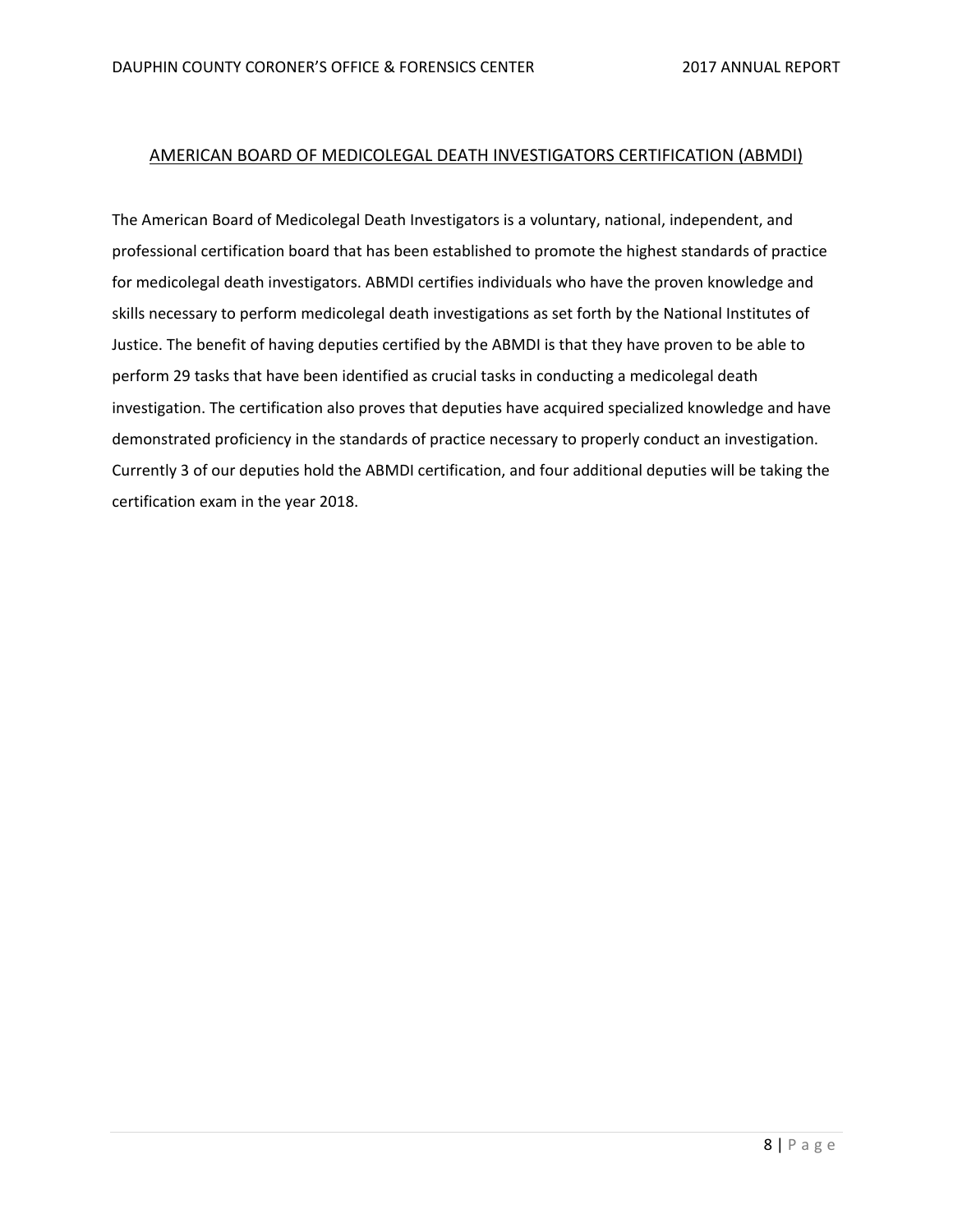# CAUSE AND MANNER OF DEATH

The mission of the Dauphin County Coroner's Office & Forensic Center is to investigate and determine the Cause of Death and the Manner of Death of individuals who have died within the boundaries of the County, as a result of sudden, unattended, violent or suspicious circumstances.

**CAUSE OF DEATH**: The official determination of the disease or injury and the sequence of events responsible for the occurrence which leads to an individual's demise.

**MANNER OF DEATH**: The classification of the way in which the cause of death came about. There are 5 manners of death.

- **NATURAL**: Death caused solely or nearly totally by disease and/or the aging process.
- **ACCIDENTAL**: Death caused by an injury or poisoning where there is no evidence that the injury or poisoning occurred with intent to harm or cause death.
- **SUICIDE**: Death caused by injury or poisoning as a result of an intentional, self inflicted act committed to do self‐harm or cause the death of one's self.
- **HOMICIDE**: Death caused by a volitional act committed by another person to cause fear, harm, or death.
- **UNDETERMINED**: Manner assigned when there is insufficient evidence or conflicting/equivocal information (especially about intent), to assign a specific manner.
- **PENDING**: Manner assigned when the investigation is ongoing.

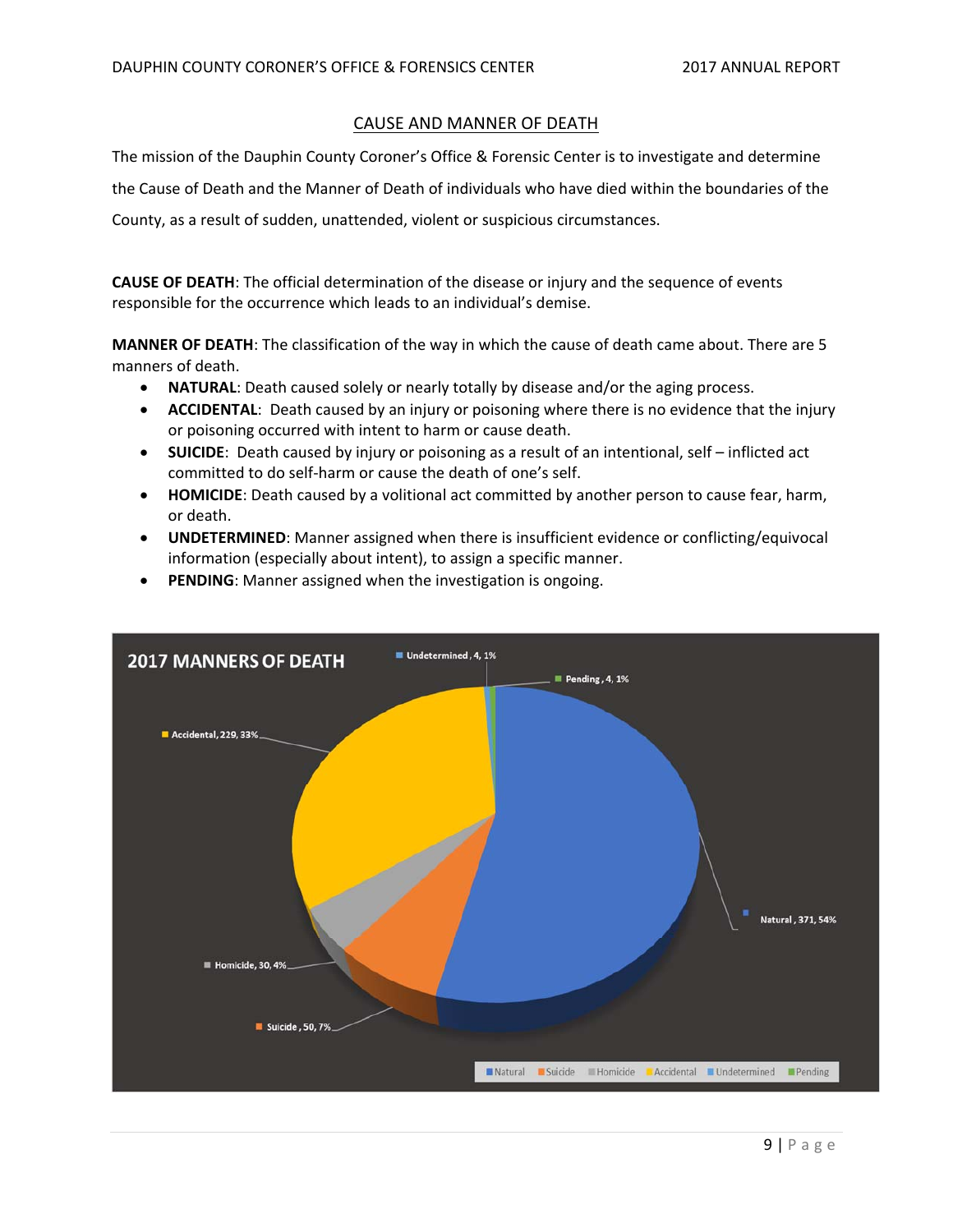#### 2017 INVESTIGATIONS

In 2017, there were a total of 3029 investigations reported to our office. Of these investigations: 291 deaths did not require scene investigations or external examinations. 2050 authorizations for cremation. 688 of the death investigations required the Office of the Coroner to provide scene investigations, as well as external examinations. Autopsies were not performed where scene investigation, circumstances, medical history, and external examination provided enough detail for death certification.

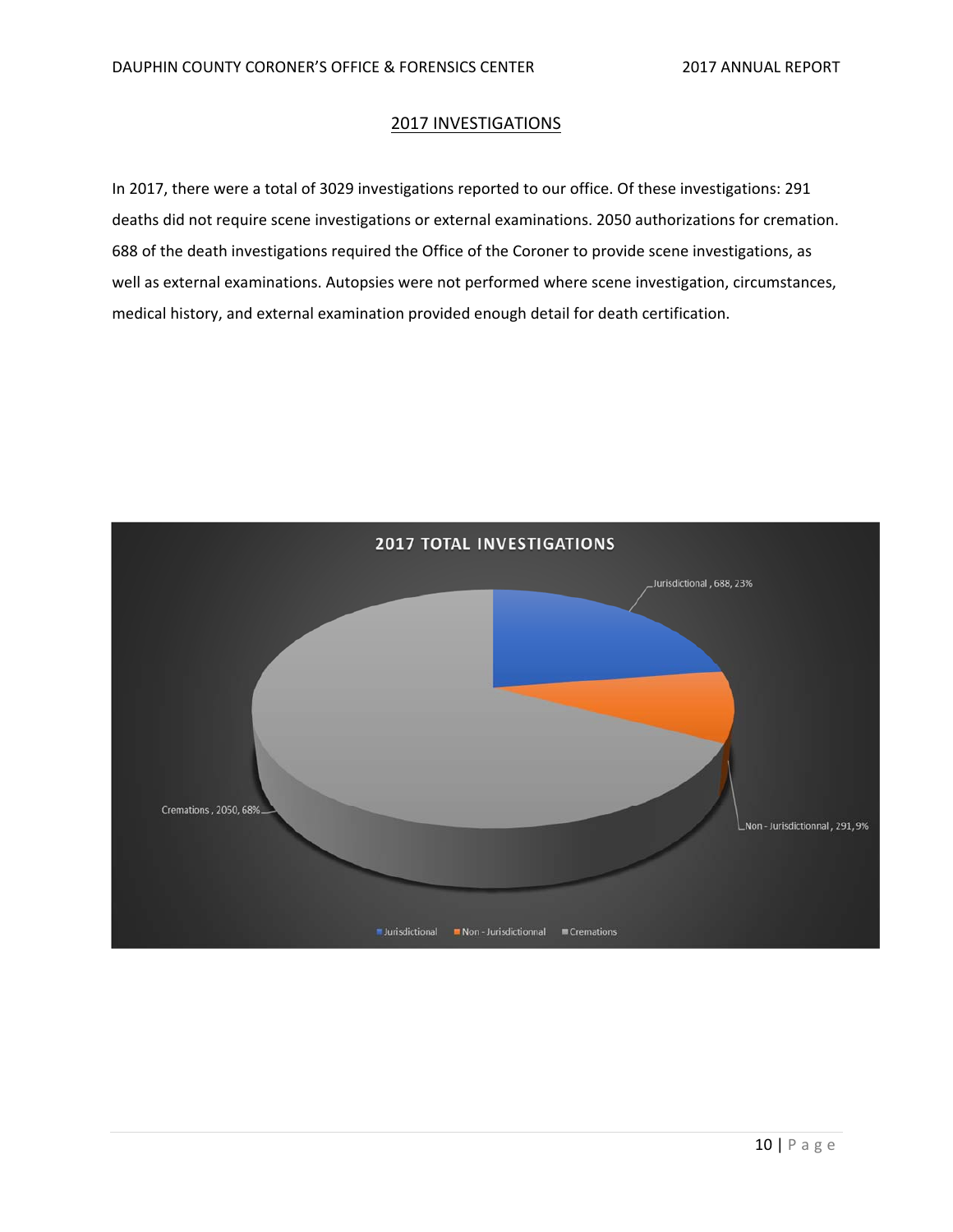

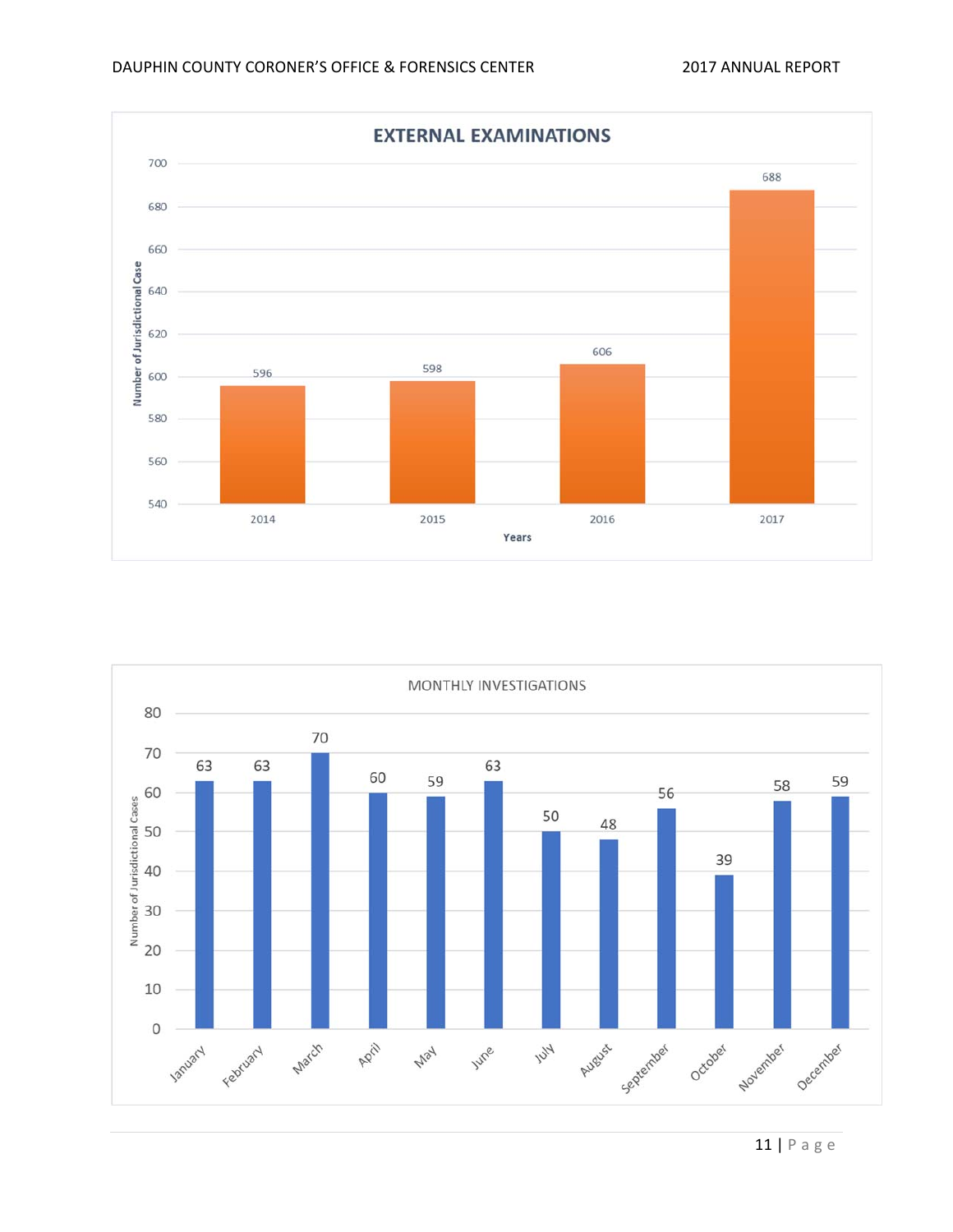#### 2017 NATURAL DEATH INVESTIGATIONS

A vast majority of the deaths investigated by the Coroner's Office are determined to be natural deaths. In 2017, there were 371 deaths that were reported to our office and ruled natural. 314 of these deaths were unattended and required our office to take Jurisdiction in the death, which consisted of an investigation and external examination of the decedents. There were 2050 attended deaths that were reported as cremation authorizations and were certified by the decedents' attending physicians. In the Commonwealth of Pennsylvania, physicians are only able to certify natural deaths. Our office affords the opportunity to the attending physician to certify the death following our investigation if he/she chooses. In 57 cases the attending physicians signed the death certificate after our Office's investigation.

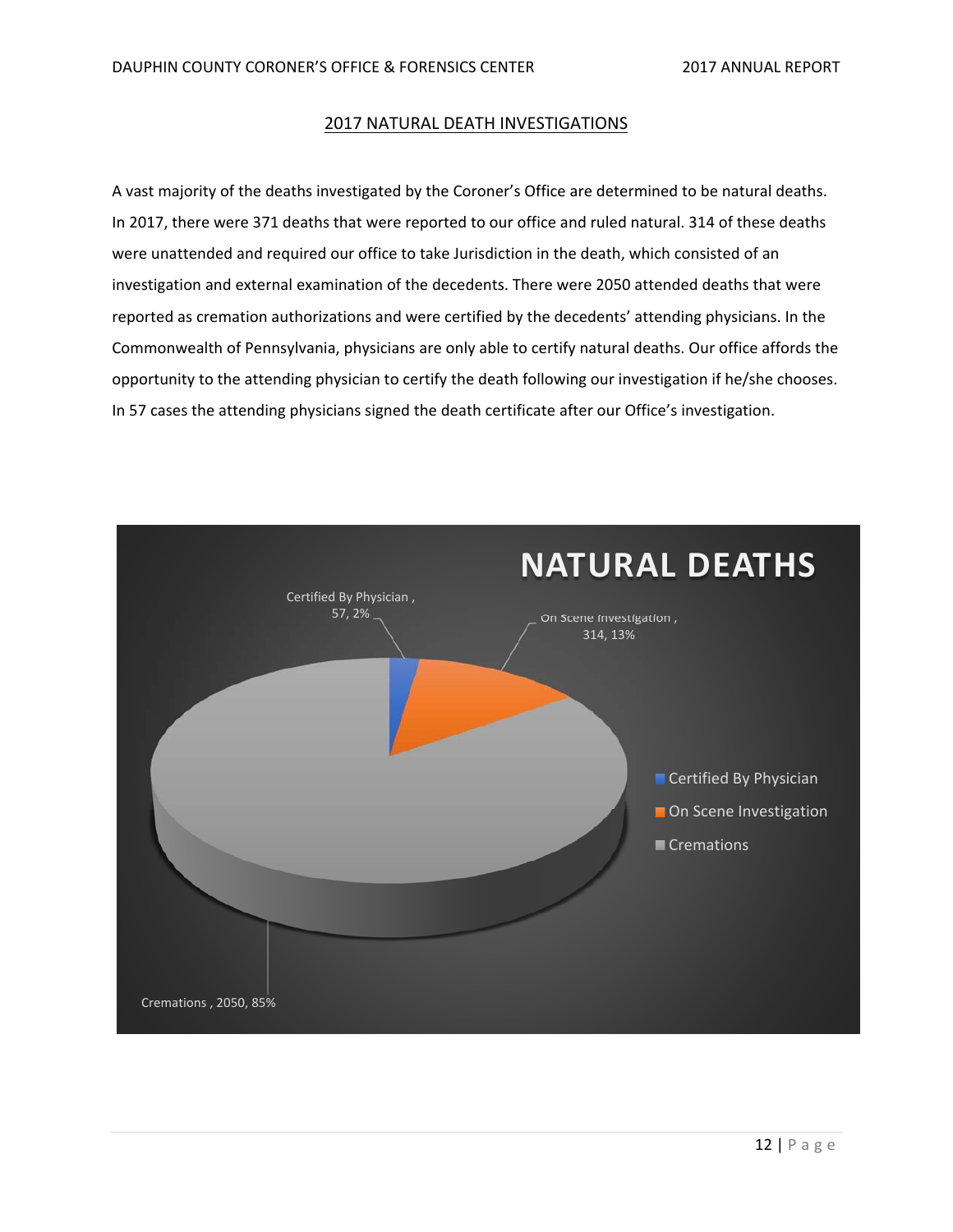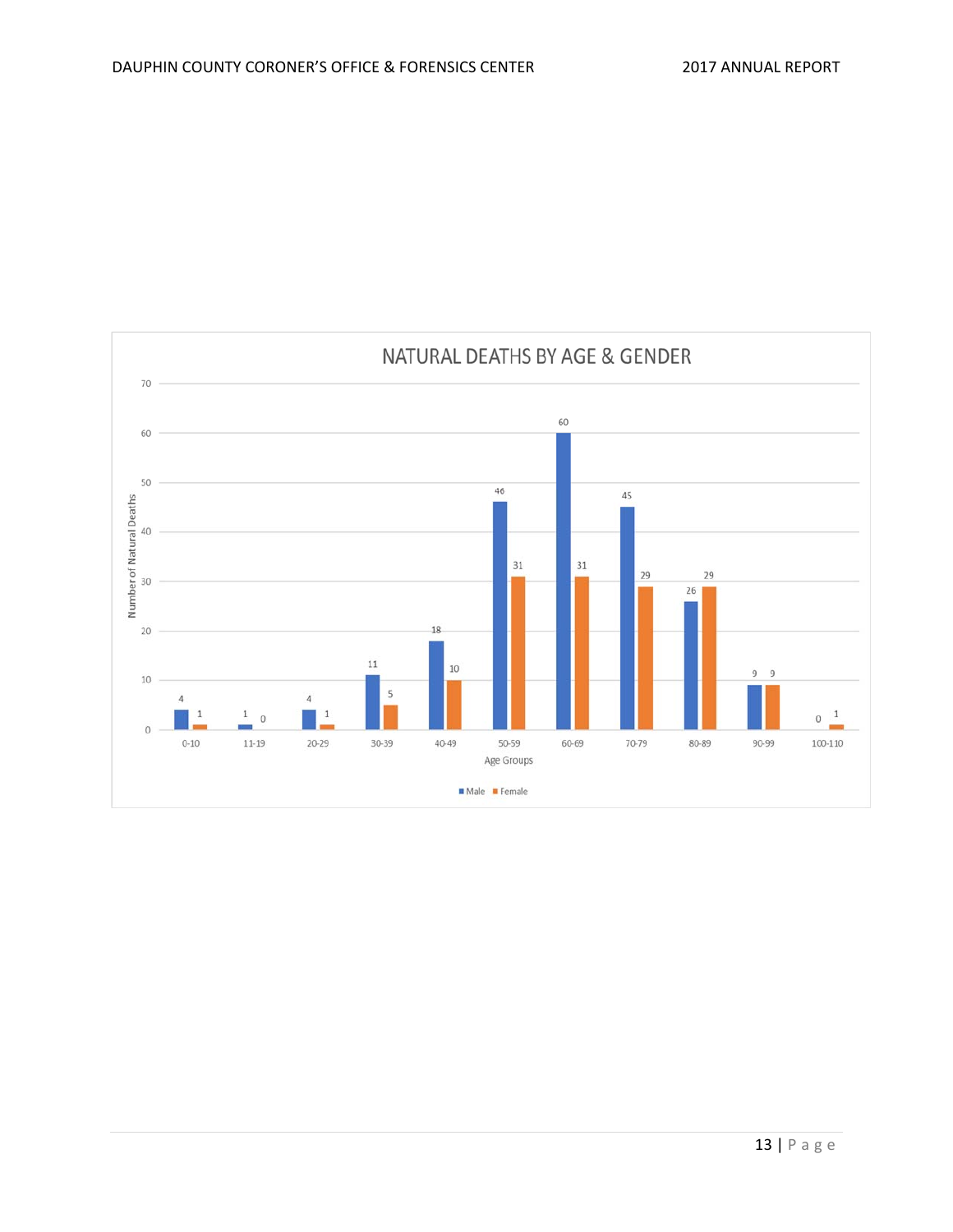#### 2017 SUICIDE INVESTIGATIONS

Suicide is a death caused by injury or poisoning as a result of an intentional, self-inflicted act committed to do self‐harm or cause the death of one's self. Suicide deaths can range from gun related incidents to drug ingestions. During the 2017 year, there were 50 deaths by suicide. 23 were deaths by firearms, 13 were hangings, 7 were drug overdoses, 3 were drownings, 3 were poisonings, and 1 was by motor vehicle collision.

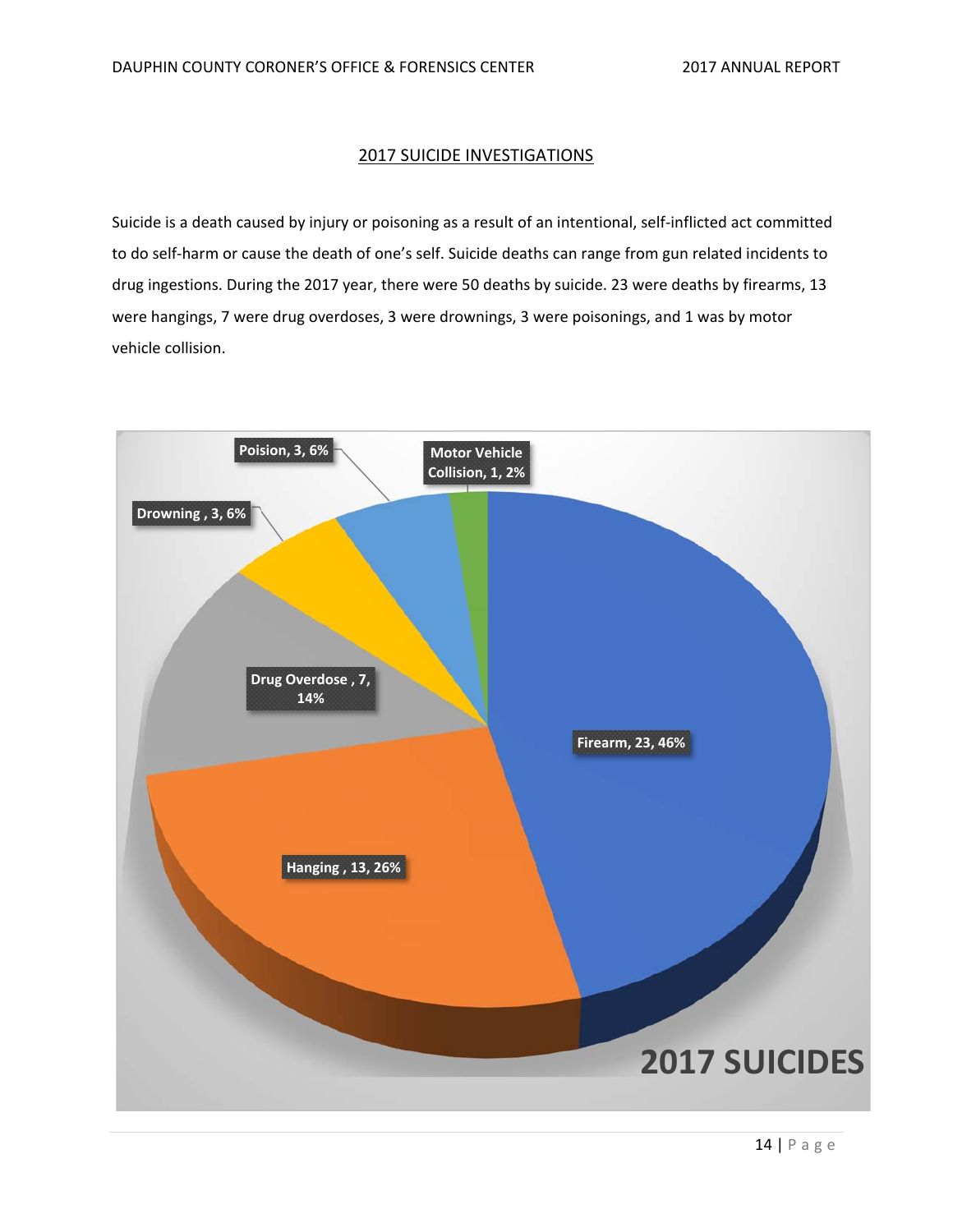

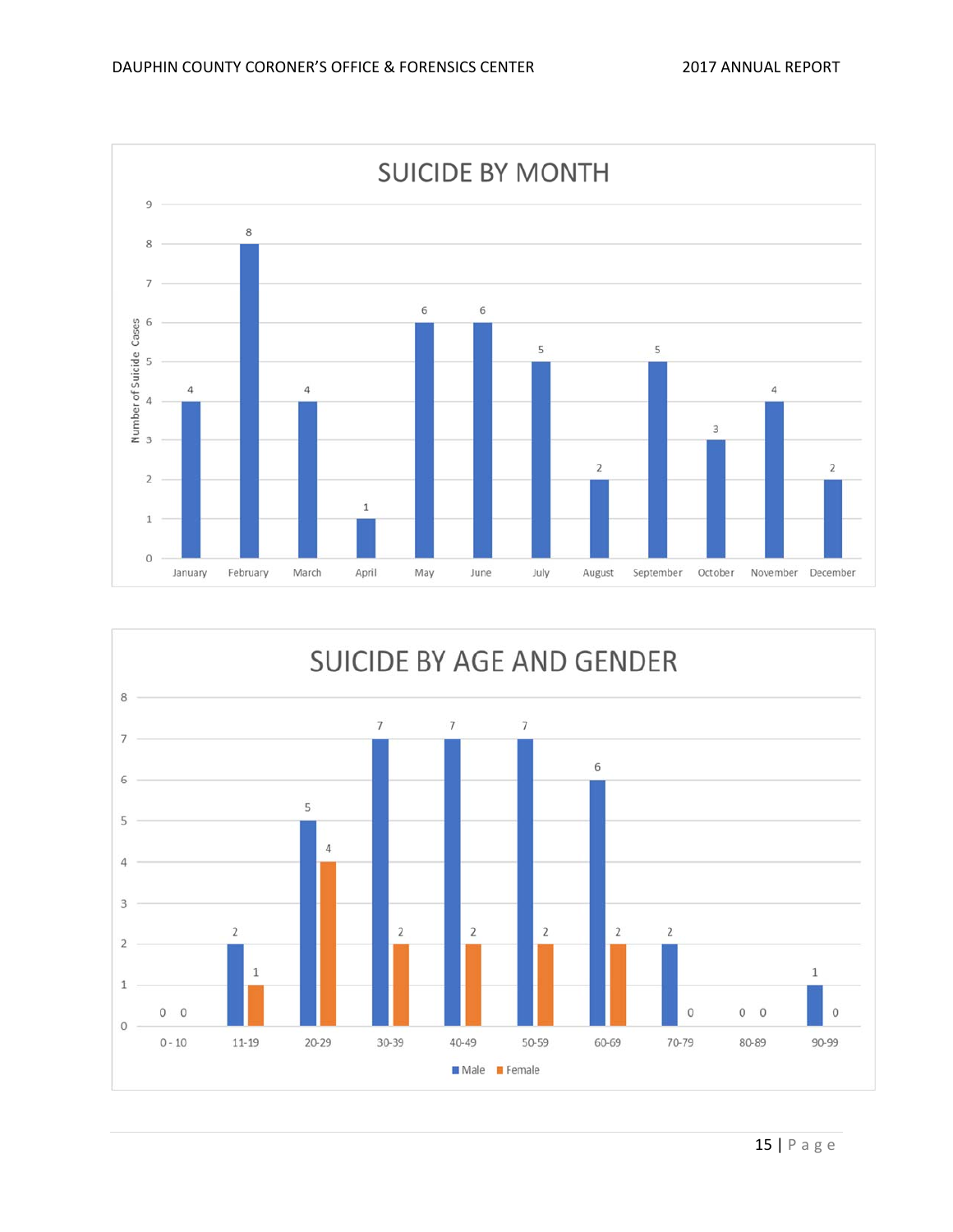#### 2017 ACCIDENTAL DEATH INVESTIGATIONS

An accidental death is a Death caused by an injury or poisoning where there is no evidence that the injury or poisoning occurred with intent to harm or cause death. These deaths can range from falls to drug overdoses. During the 2017 year there were 229 deaths ruled accidental.

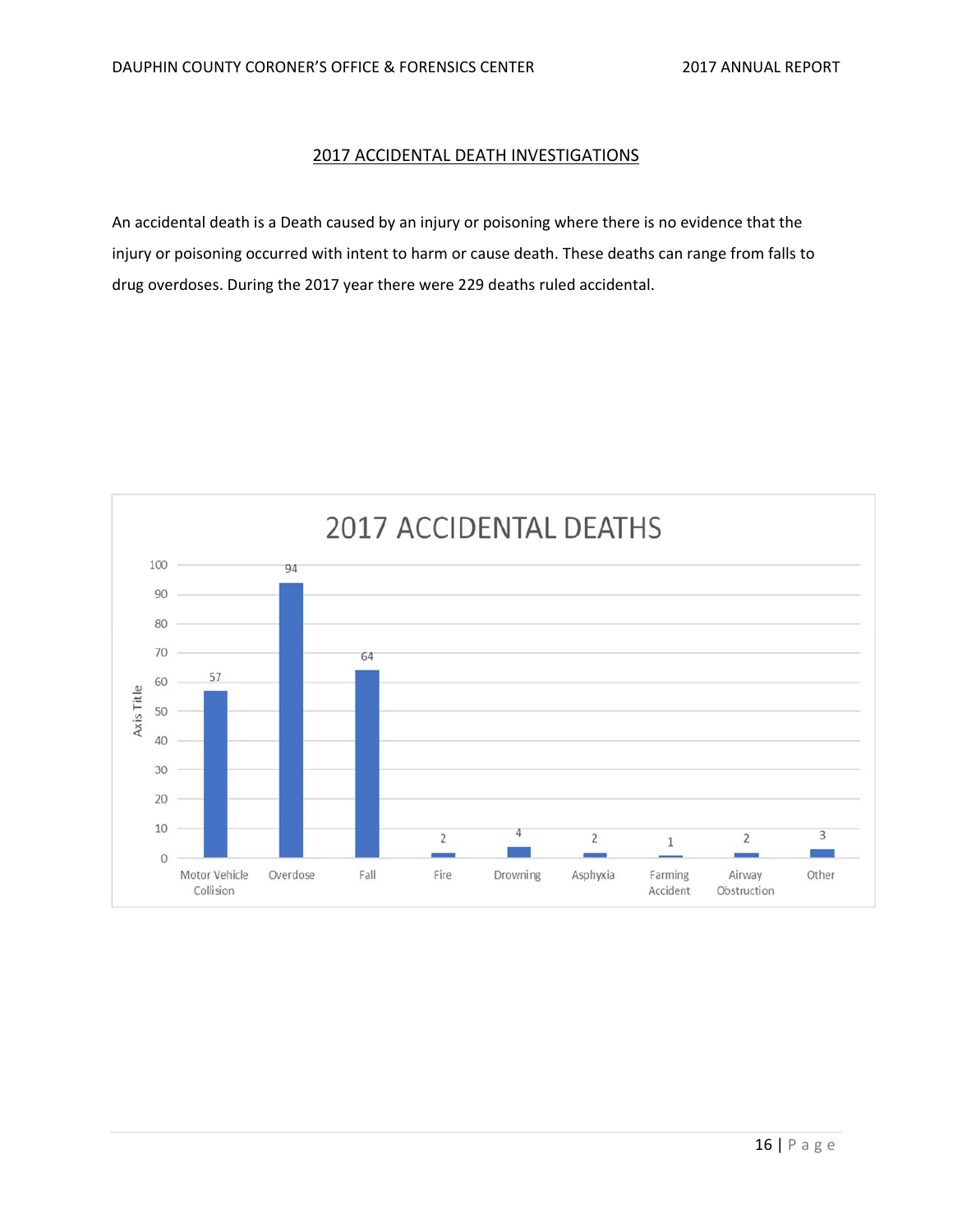

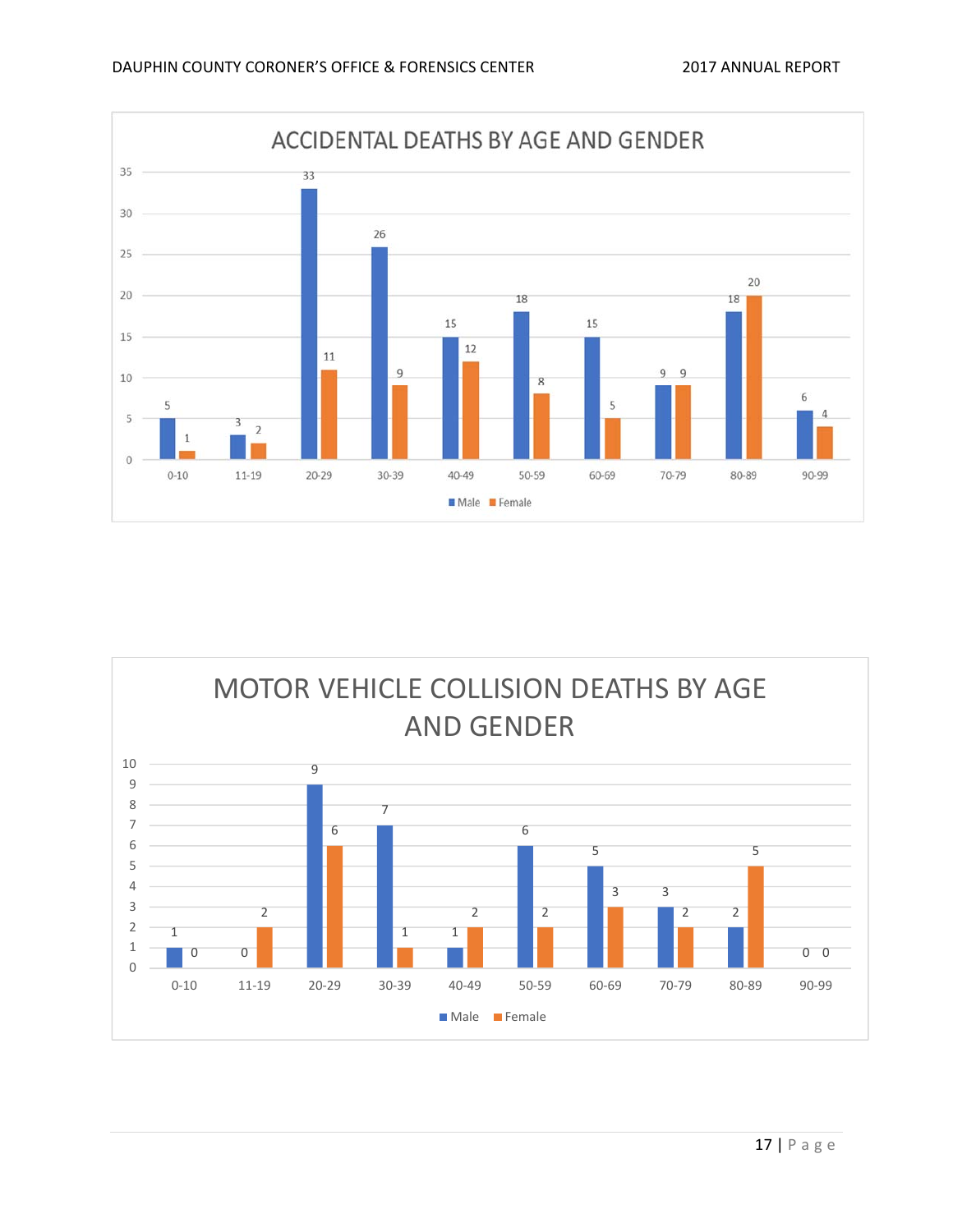

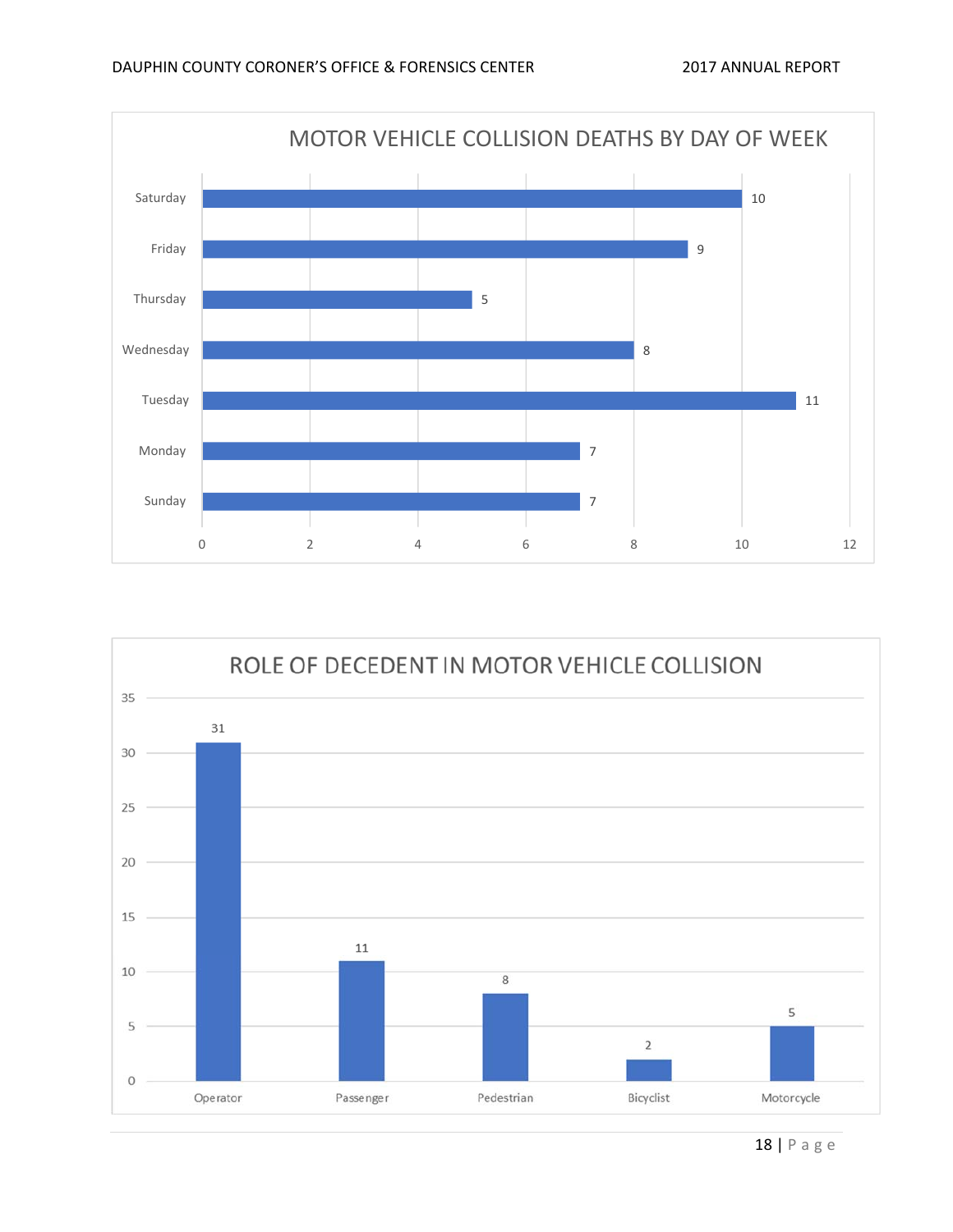![](_page_18_Figure_2.jpeg)

![](_page_18_Figure_3.jpeg)

![](_page_18_Figure_4.jpeg)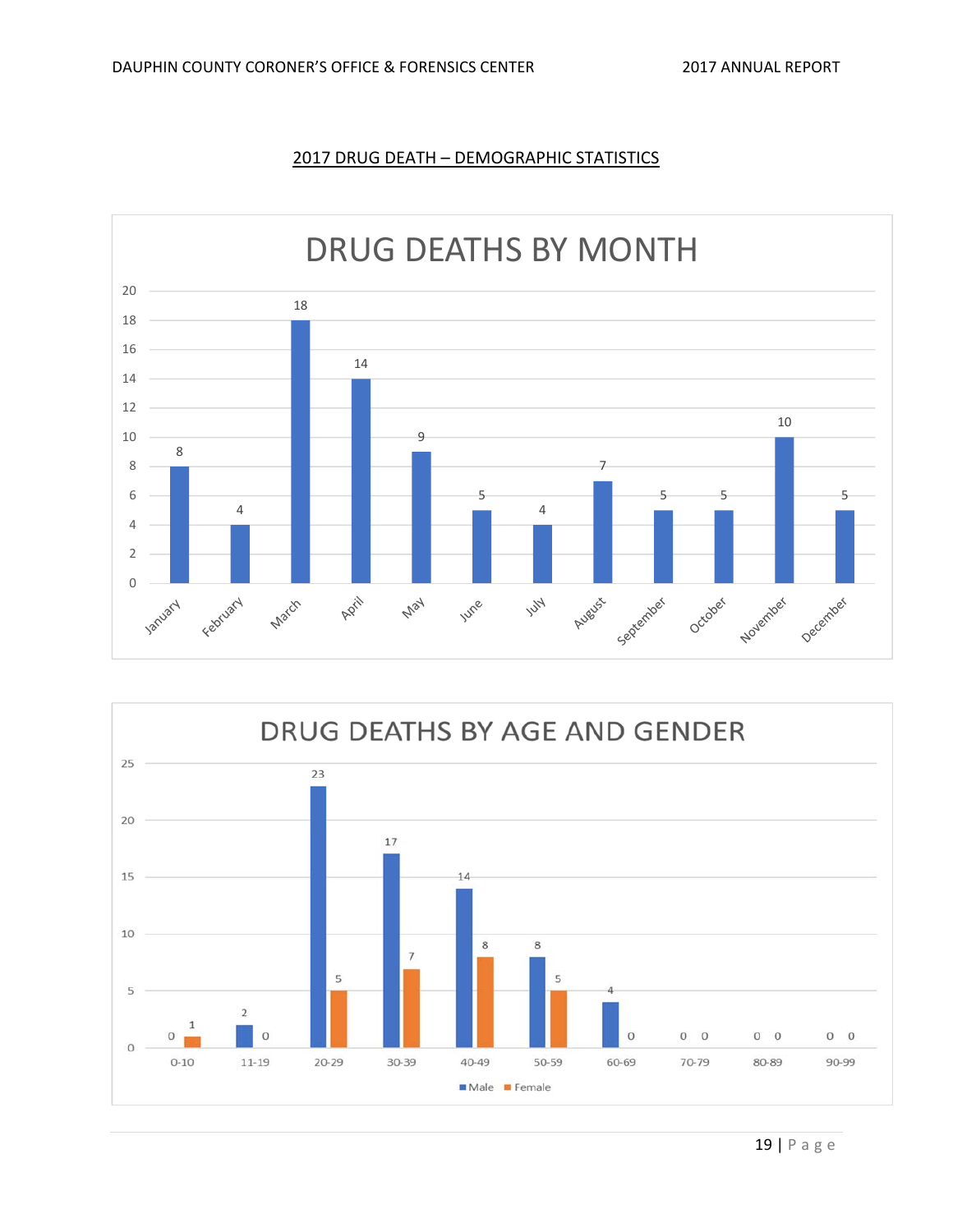![](_page_19_Figure_2.jpeg)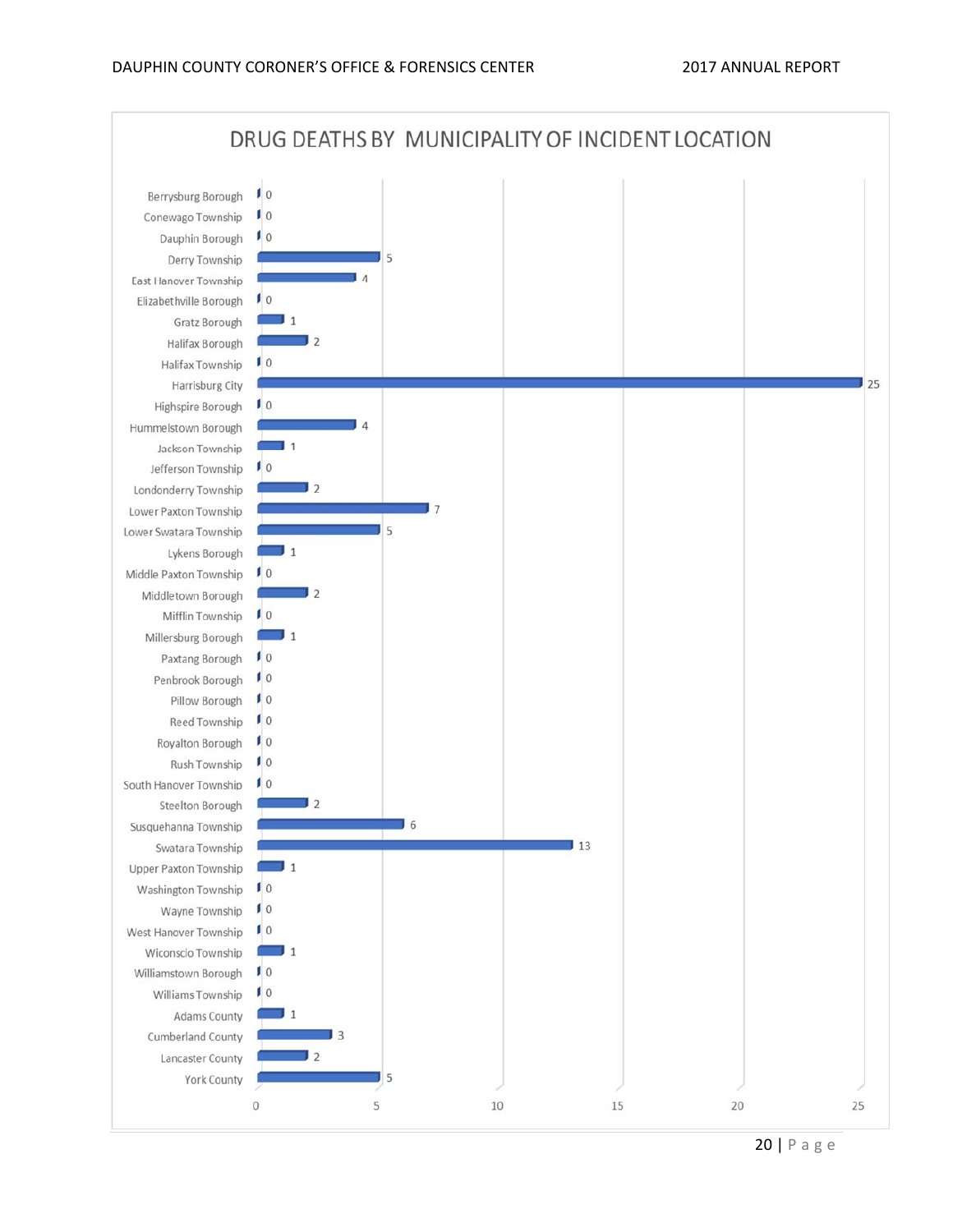#### 2017 HOMICIDE INVESTIGATIONS

Homicide is a death caused by a volitional act committed by another person to cause fear, harm, or death. These cases are quite possibly the most sensationalized investigations and gain the most media attention. During the 2017 year, there were 30 homicides.

![](_page_20_Figure_4.jpeg)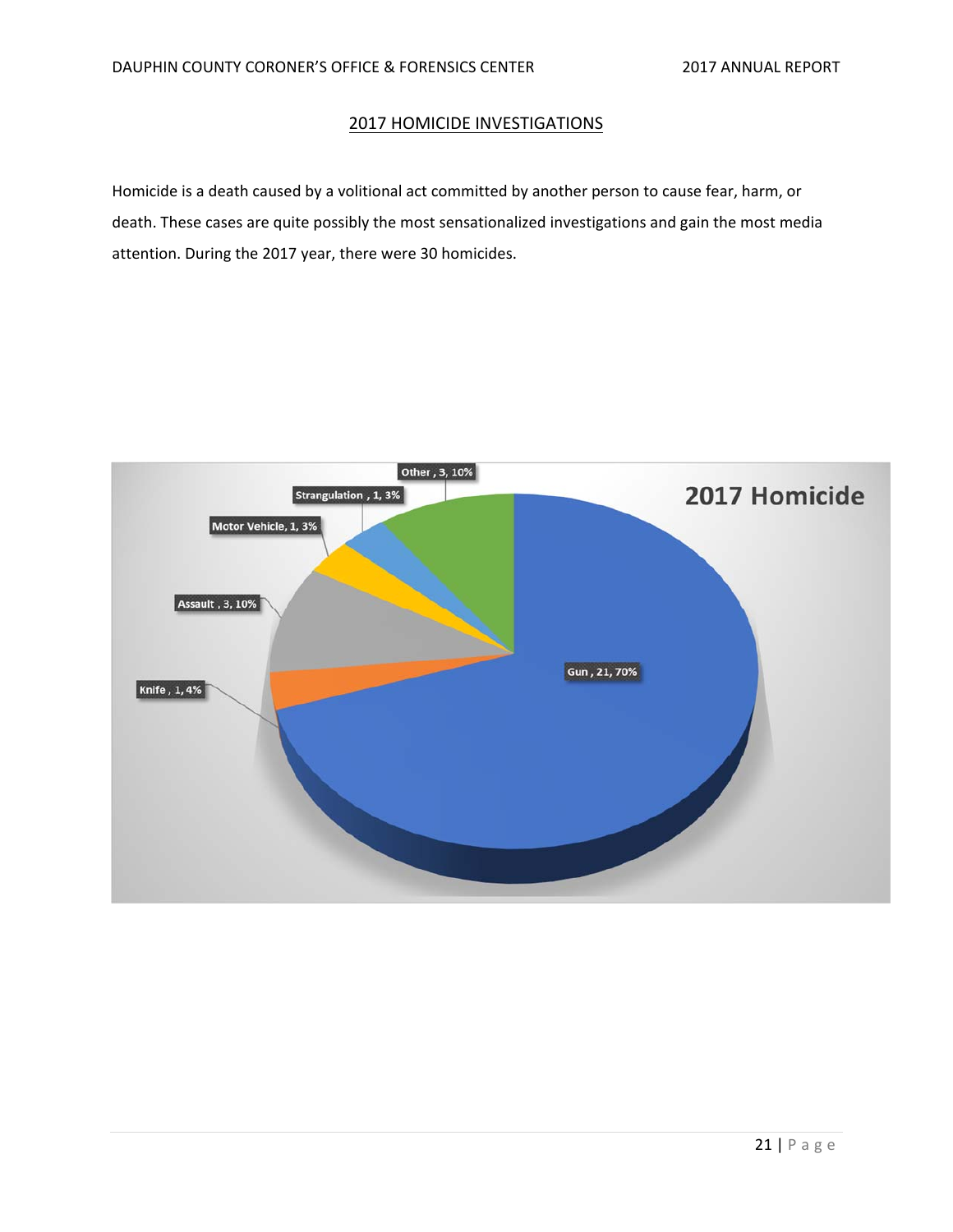![](_page_21_Figure_2.jpeg)

![](_page_21_Figure_3.jpeg)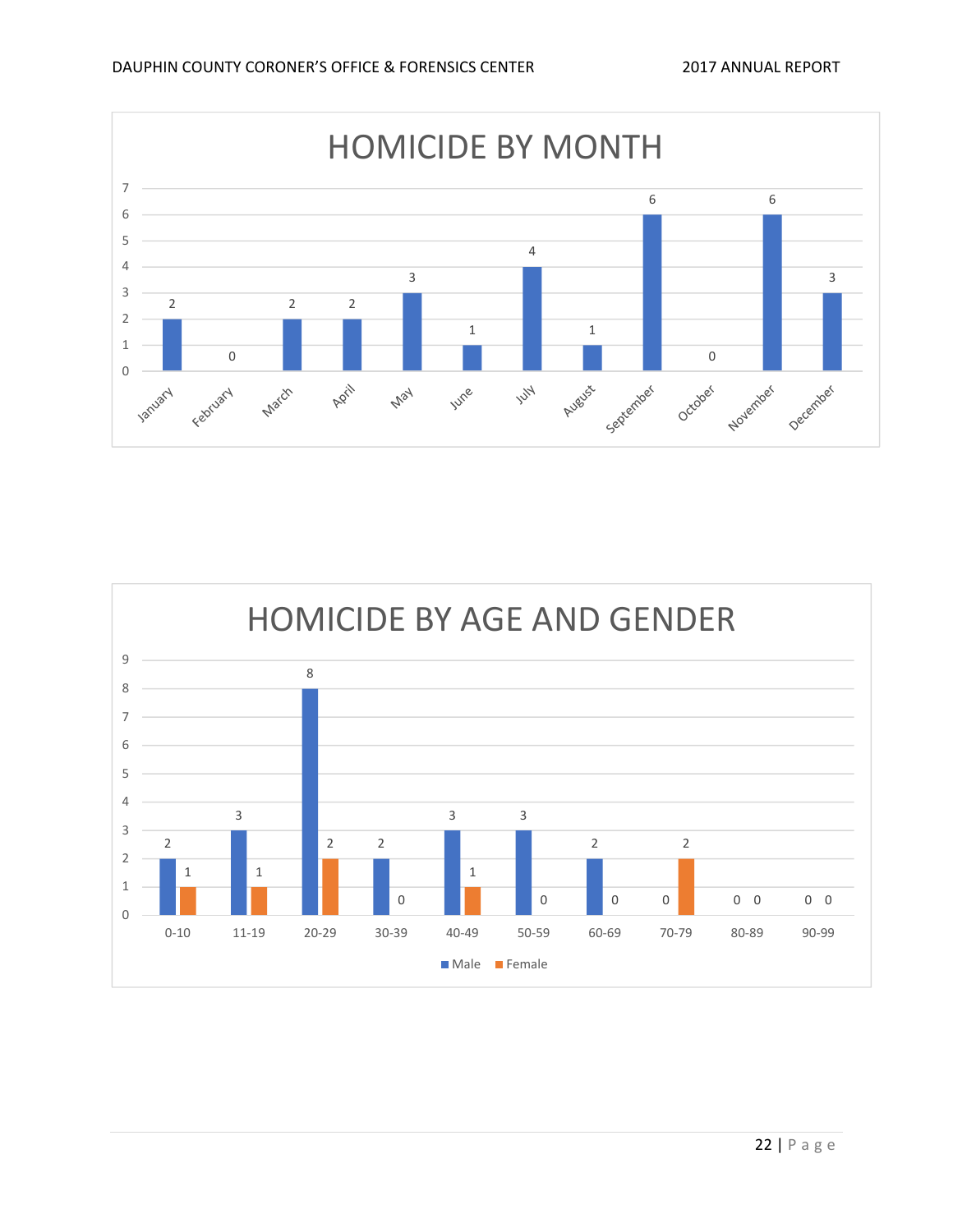#### 2017 UNDETERMINED INVESTIGATIONS

All possible efforts are made to determine both a Manner and Cause of death for all deaths investigated by the Coroner's Office. In a very small percentage of the total cases, the Manner of Death was unable to be classified even with a complete autopsy, scene investigation, and toxicology testing.

![](_page_22_Figure_4.jpeg)